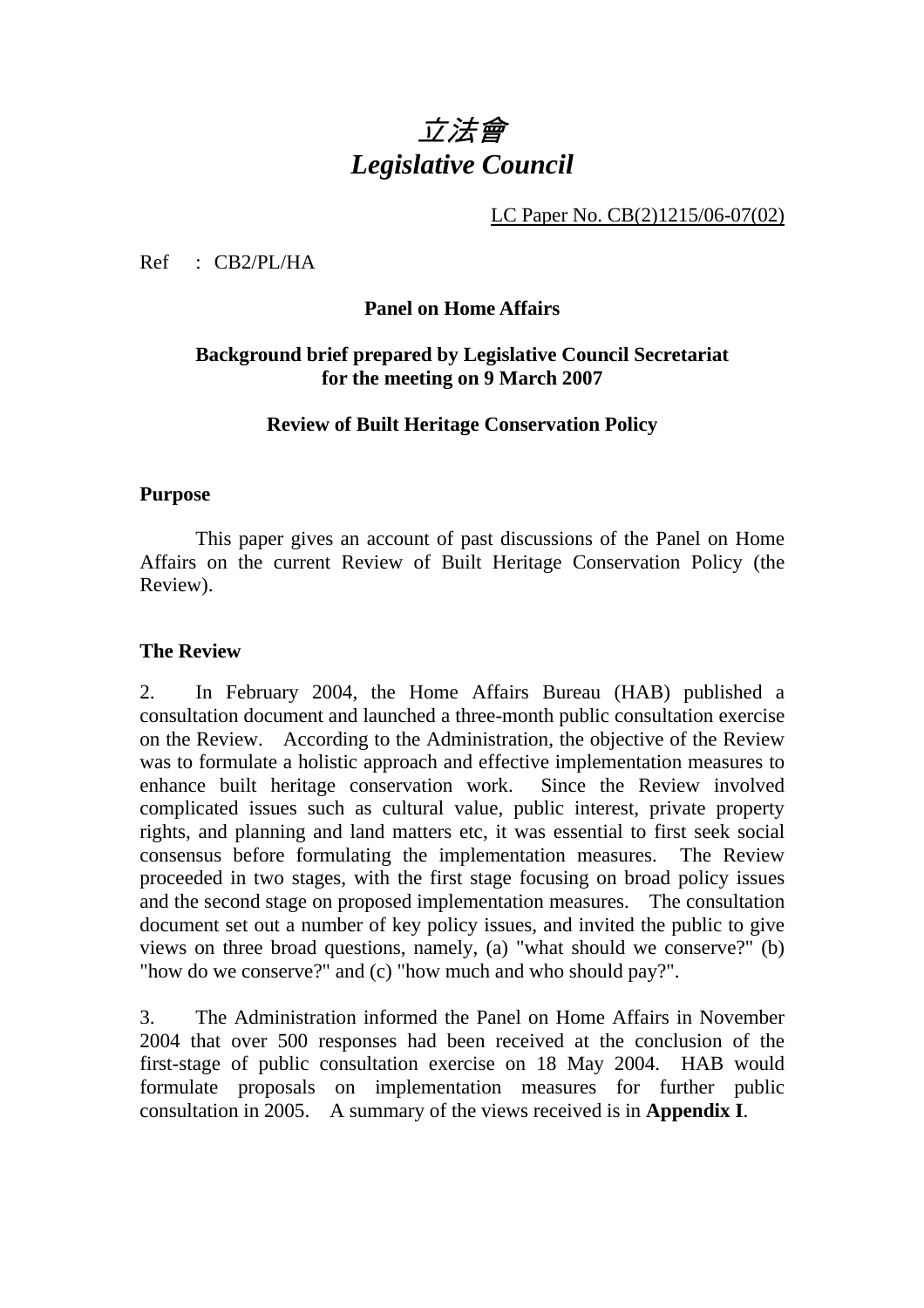#### **Discussions held by the Panel on Home Affairs on the Review**

#### Meetings held

4. The Panel on Home Affairs discussed HAB's public consultation document on the Review at its meeting on 22 March 2004. At its meeting on 9 November 2004, the Panel received a report on the major findings of the first-stage public consultation on the Review. Issues relating to the Review were also discussed when the Panel received a briefing by the Secretary for Home Affairs (SHA) on the Chief Executive's (CE's) Policy Address 2006-2007 at its special meeting on 16 October 2006. The views and concerns expressed by members on the Review at these meetings are summarised in paragraphs 5 to 12.

#### Lack of concrete details in the consultation document

5. Some members expressed support for the direction of the Review. They were of the view that the Administration should ensure wide public participation in any consultation exercise on heritage conservation, and due regard should be given to the views of Heung Yee Kuk on heritage development projects. In addition, the option of business concession should be explored to achieve better use of resources.

6. Some other members expressed disappointment at the Administration's failure to provide concrete details or options in the consultation document, such as built heritage items identified for protection, the estimated conservation costs, and possible options or incentives to induce owners' co-operation in built heritage conservation. They considered that, as the overwhelming majority of Hong Kong people were clearly in support of built heritage conservation, the consultation exercise would not achieve any meaningful purpose if the public was only invited to give views on broad policy issues. Members suggested that the Administration should release for the public's consideration concrete details on costs and compensation, as well as options relating to the transfer of development rights.

7. The Administration explained that it could not assume that the community already had a consensus on built heritage conservation. Before formulating a holistic approach to guide the direction of conservation work, the Administration needed to know the views of the community on fundamental principles, such as whether heritage items which did not meet the strict criteria of historical significance/architectural merit but formed part of the community's collective memory should be conserved. Proposals on implementation measures would be drawn up for the public to consider during the second stage of the consultation exercise.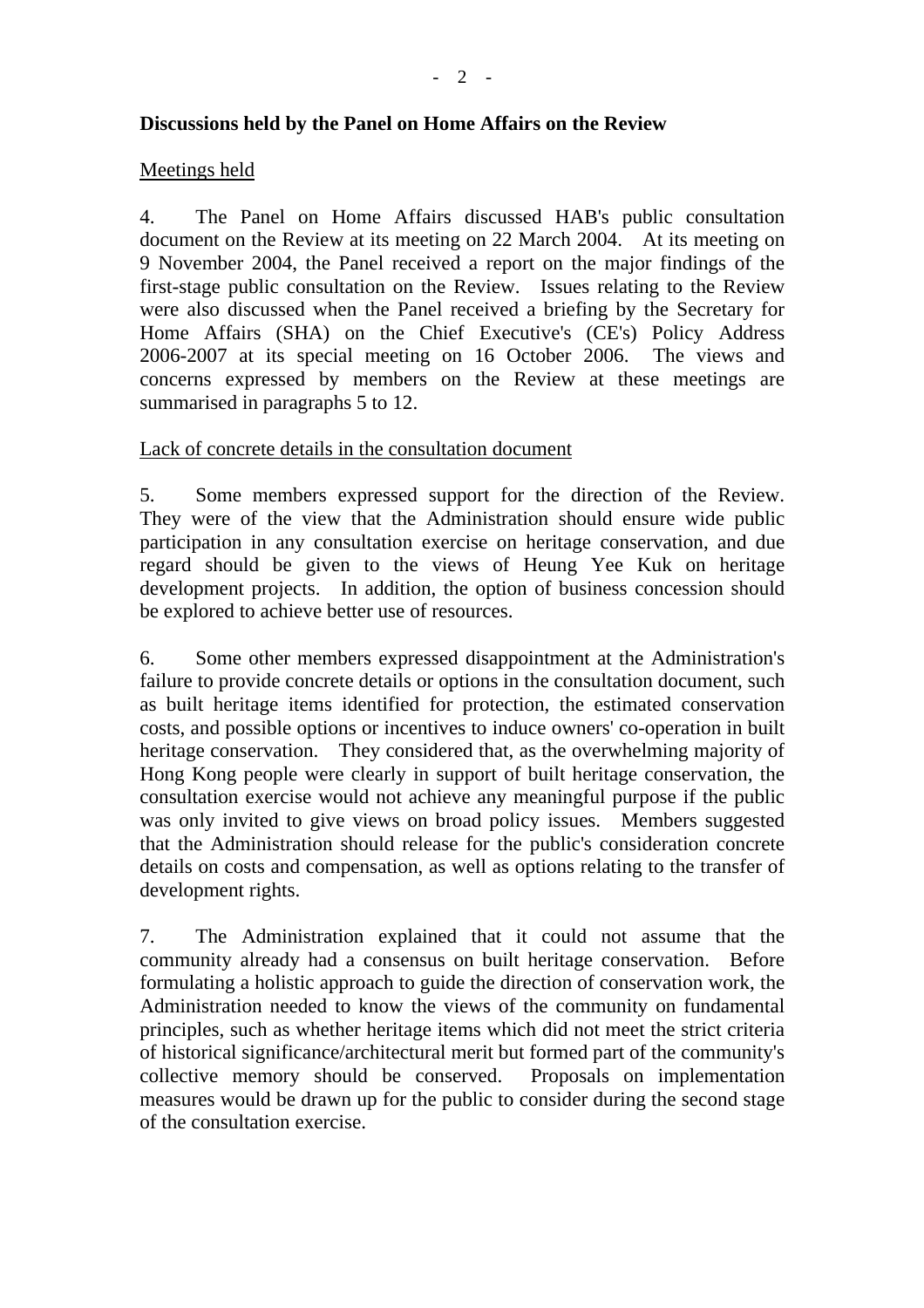8. The Administration also pointed out that the current policy of built heritage conservation had many inadequacies. For instance, the Antiquities and Monuments Ordinance (the Ordinance) made it impossible to conserve a whole street or neighbourhood in order to retain its unique character and setting. Under the Ordinance, each and every building, structure, place or site declared as a monument had to meet the historical significance criterion. The emphasis of conservation was on "point" (i.e. a building), rather than "line" (i.e. a street) or "surface" (i.e. an area).

#### Progress of the Review

9. Some members expressed dissatisfaction with the slow progress of the Review and the passive role of the Administration in built heritage conservation work. Hon CHAN Yuen-han was of the view that, before the completion of the Review and the formulation of a new built heritage conservation policy, the Administration should put in place interim measures as soon as possible to conserve built heritage and prevent demolition of historical buildings.

10. The Administration explained that it would study the views collected during the first stage of the consultation exercise and formulate possible implementation measures in consultation with relevant bureaux. The Administration would then consult the public on the proposals on implementation measures. Before any new policy was formulated, built heritage conservation work would continue to be carried out in accordance with the existing Ordinance.

11. In response to Prof Hon Patrick LAU's question as to why the Administration had not introduced a policy on transfer of development rights which had gained general support, the Administration explained that the Review involved complicated issues, such as cultural and heritage value, public interest, private property rights, and planning issues, etc. Moreover, the implementation measures would involve matters on land use and town planning, ownership and development rights of private properties as well as deployment of public resources. The formulation of a policy on transfer of development rights involved inter-departmental collaboration. The Administration needed time to assess the feasibility of various implementation measures and seek legal advice where necessary. The need for the setting up of a heritage trust fund was also considered.

12. Hon CHOY So-yuk suggested that the Administration should compile an inventory of Hong Kong's built heritage, with a view to facilitating the taking of proactive measures by the Administration to conserve built heritage.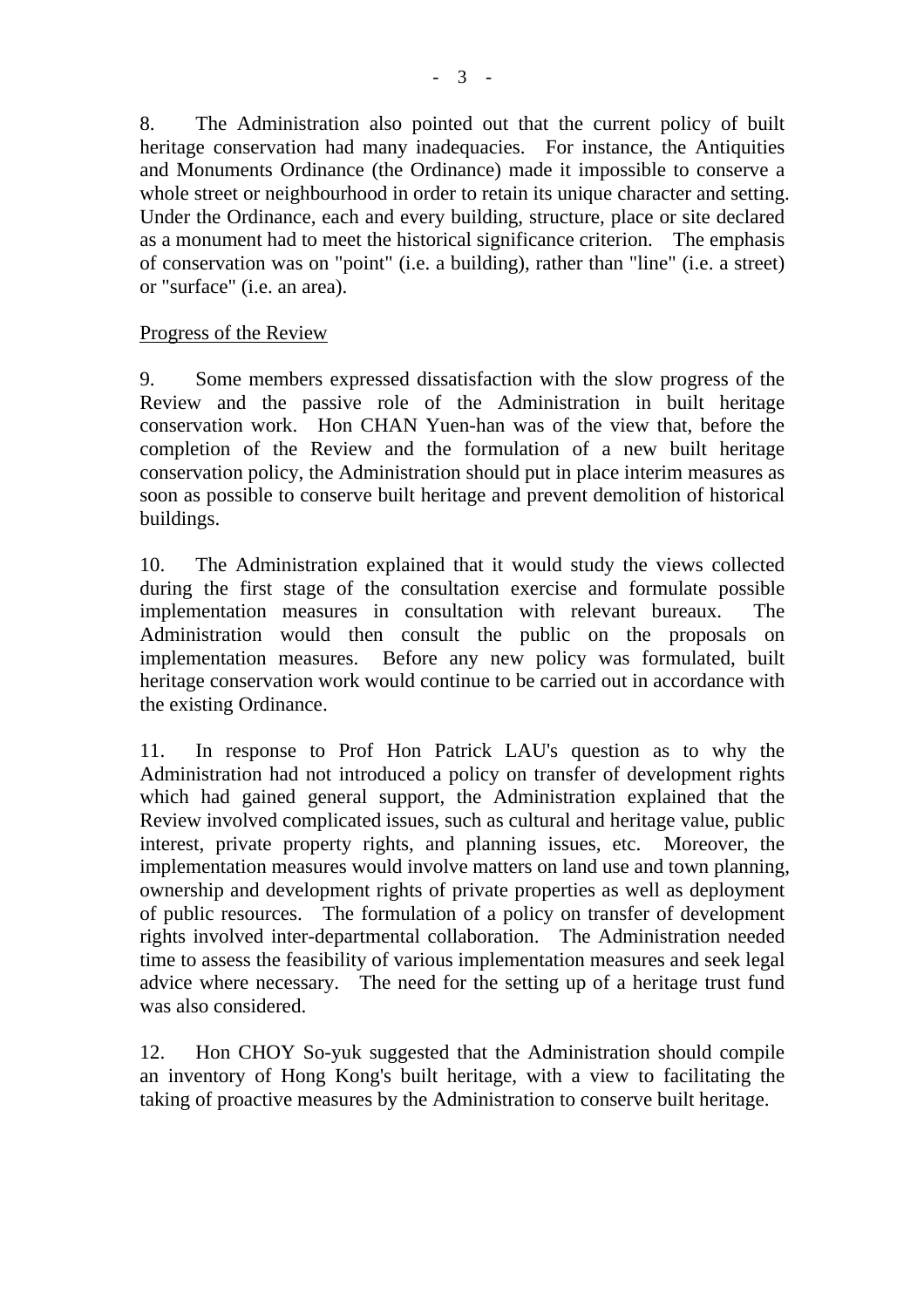- 4 -

#### The Central Police Station Compound Project

13. Members may wish to note that, when the Panel received views from the public on the Review at its meeting on 9 November 2004, many deputations expressed views about the Central Police Station Compound Project. Members shared the concerns of the deputations and passed a motion urging the Administration to put on hold the tendering procedure for the tourism project at the Central Police Station and Victoria Prison.

## **Latest development**

14. In the wake of wide public concern on the reprovisioning of the Star Ferry Pier in 2006, SHA announced on 8 January 2007 the Government's plan to enhance the existing consultation mechanism on built heritage conservation, by establishing more consultation channels to enhance public participation and including a review of the operations of the Antiquities Advisory Board (AAB). The Government announced on the same day that CE had appointed 28 members to serve on AAB. The number of AAB members of the current term has been increased from 21 to 28, and 15 members are newly appointed.

15. On 8 January 2007, the Administration released a list of 496 graded historic buildings in Hong Kong.

# **Relevant motion and questions relating to heritage conservation moved/raised at Council meetings**

16. A list of motions/questions relating to heritage conservation moved/raised at Council meetings since the first Legislative Council (LegCo) is in **Appendix II**. The Official Records of Proceedings of relevant Council meetings are available on the LegCo website at http://www.legco.gov.hk.

#### **Relevant papers**

17. A list of relevant papers and minutes of meetings is in **Appendix III**.

Council Business Division 2 Legislative Council Secretariat 7 March 2007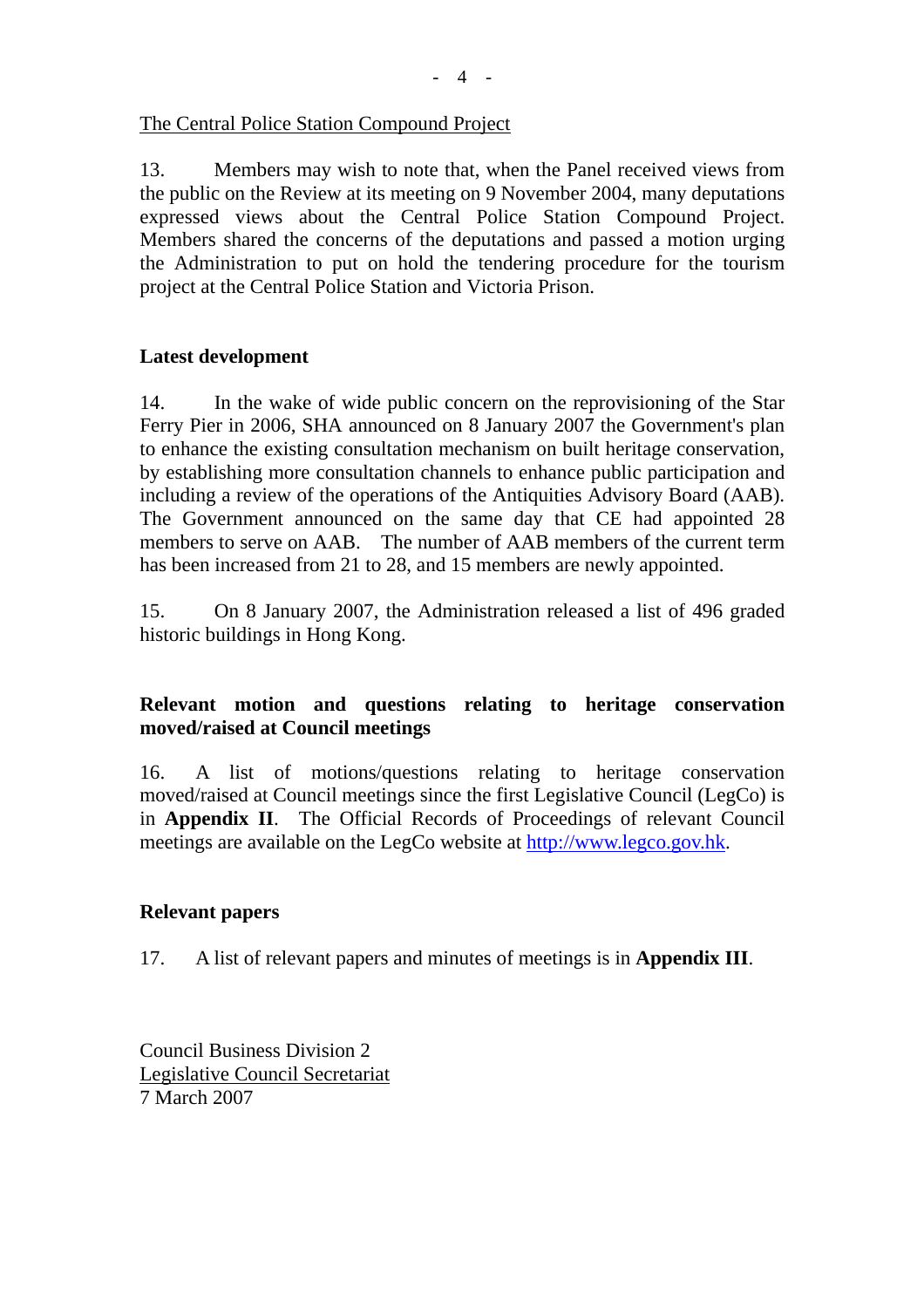## **Extract from the Administration's paper entitled "Review of Built Heritage Conservation Policy" for the Panel meeting on 9 November 2004**

**X X X X X X X X** 

#### **Summary of Views**

6. At the conclusion of the public consultation exercise on 18 May 2004, more than 500 views were received. In addition, through the telephone opinion poll, over 3,000 people were interviewed. In brief, the public is very supportive of built heritage conservation and considers that more efforts should be devoted by the community at large to this area of work. Below is a summary of the views received:

- (A) What should we conserve?
	- (a) Some respondents considered that "built heritage" should be extended to cover intangible heritage such as traditional customs and rituals. Some however suggested that we should not be too ambitious and should first concentrate efforts in dealing with built heritage.
	- (b) The vast majority of views opined that built heritage conservation should not be restricted to historical significance and architectural merits, but should include collective memory associated with built structures, areas or places that reflect the traditional ways of lives and cultural or social activities experienced and lived by the common people. The criteria for selection should be expanded to include culture, aesthetic and social factors etc. Apart from culture and heritage values which are of prime importance, economic and environmental improvement considerations should also be given due weight.
	- (c) The respondents generally supported the idea of expanding the scope of conservation work from "point" (i.e. individual built heritage) to "line" (i.e. a street) and "surface" (i.e. an area) that possess unique cultural character or reflect traditional way of life of the community.
- (B) How do we conserve?
	- (a) The majority of views supported the adoption of diverse methods ranging from in situ preservation with strict control on alteration to partial or façade preservation to suit different situations.
	- (b) Regarding the conservation of "line" and "surface", many respondents opined that we need not prohibit redevelopment as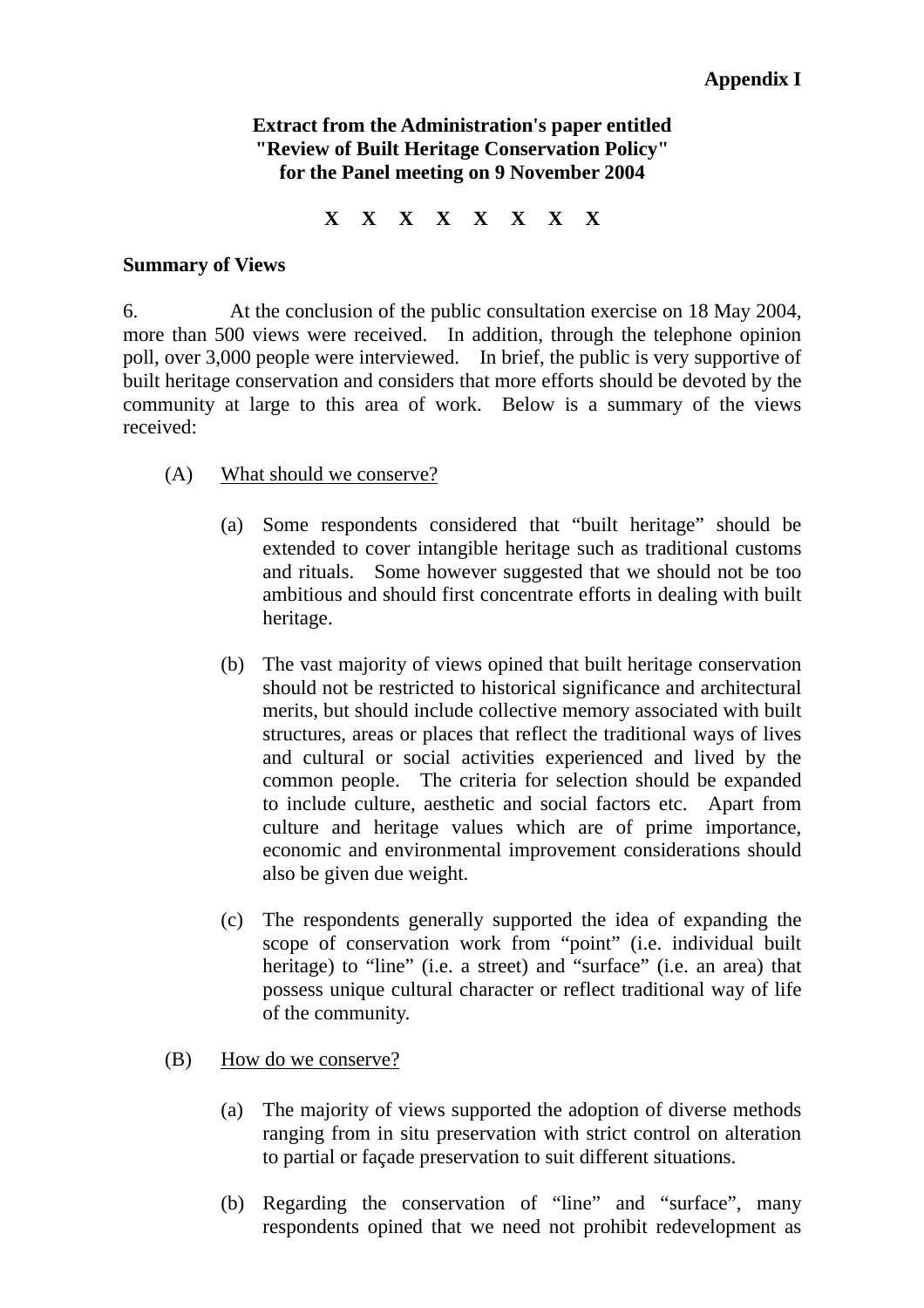long as the conditions required to retain the special characteristics of a designated area to be protected are satisfied. Town planning and development controls are important tools to enhance successful conservation.

- (c) The majority of views considered that conserved built heritage should form a functional part of the community and sustainability is the key to success. Apart from sustaining cultural vitality, adaptive re-use should also seek to enhance social ties and economic gain. Many suggested a flexible approach to adaptive re-use and where it is not feasible to maintain the original use, cultural tourism or commercial uses should also be considered. In putting conserved built heritage to use, public-private partnership should be encouraged. The conserved heritage should, as far as possible, be open to public access.
- (d) Many views supported the setting up of a single heritage authority with the necessary power for heritage conservation as well as related controls on town planning, building and land development. The single authority may remain with the Home Affairs Bureau, or vested in another bureau if deem more appropriate or be an independent entity with appropriate statutory power.
- (e) Respondents generally opined that public participation and support are important. They requested more efforts be devoted to heritage education and publicity.
- (C) How much and who should pay?
	- (a) Most respondents opined that since heritage conservation is for the good of the community and future generations, the whole community should contribute and bear the cost collectively. They generally supported the principles that we should conserve but not take over ownership, give due regard to private property rights and maintain suitable balance between conservation need and economic cost.
	- (b) A great number of views are in support of the introduction of economic incentives. Transfer of development rights is the method mostly advocated. Other methods mentioned include land exchange and tax incentives.
	- (c) Many respondents suggested to set up a heritage trust fund so as to tap resources from community as well as to cultivate the public's sense of belonging and commitment in heritage conservation work.

#### **X X X X X X X X**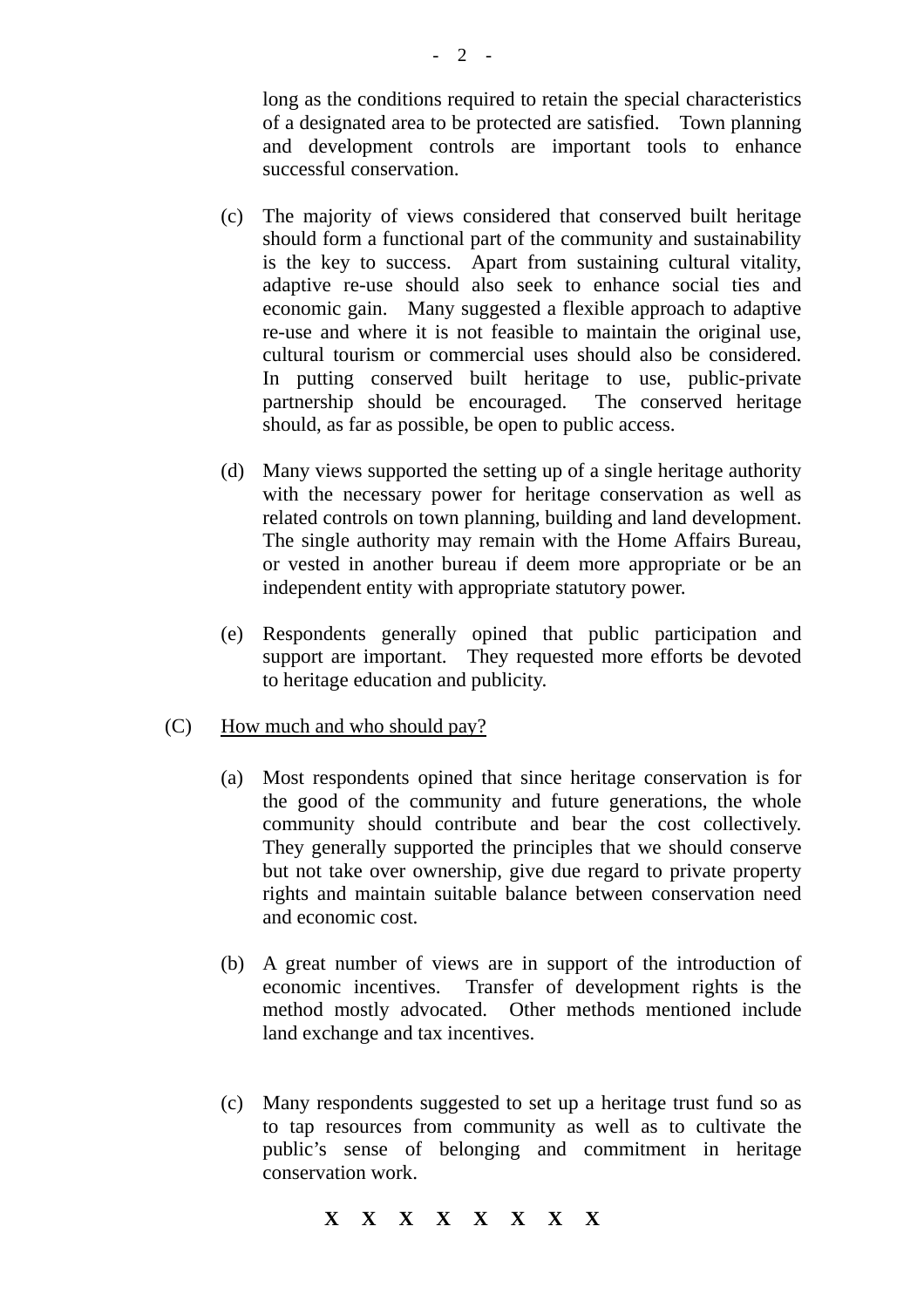# **Appendix II**

# **List of questions and motions raised/moved at Council meetings**

| <b>Meeting date</b> | <b>Motion/Question</b>                                                                                                                                                                      |  |  |
|---------------------|---------------------------------------------------------------------------------------------------------------------------------------------------------------------------------------------|--|--|
| 23.2.00             | Written question on "Conversion of historical buildings for<br>cultural use " raised by Hon Howard YOUNG                                                                                    |  |  |
| 9.1.02              | Written question on how the Urban Renewal Authority could<br>achieve the aims of heritage conservation in implementing<br>redevelopment projects raised by Hon Fred LI                      |  |  |
| 18.12.02            | Motion on "Culture and Heritage Commission Consultation<br>Paper 2002" moved by Hon MA Fung-kwok. The motion was<br>carried.                                                                |  |  |
| 12.2.03             | Motion on "Policy on heritage preservation" moved by Hon<br>LAU Ping-cheung. The motion was carried.                                                                                        |  |  |
| 19.3.03             | Written question on "Preservation of privately owned buildings<br>with conservation value" raised by Hon WONG Sing-chi                                                                      |  |  |
| 24.3.04             | Motion on "Conservation of monuments and heritage" moved by<br>Hon CHAN Kwok-keung. The motion was carried.                                                                                 |  |  |
| 10.11.04            | Motion on "Conserving the Central Police Station Compound<br>and formulating a comprehensive policy on antiquities and<br>monuments" moved by Hon CHOY So-yuk. The motion was<br>negatived. |  |  |
| 2.3.05              | Oral question on "Development plans for historical buildings"<br>raised by Dr Hon KWOK Ka-ki                                                                                                |  |  |
| 26.4.06             | Oral question on "Built heritage conservation policy" raised by<br>Prof Hon Partick LAU                                                                                                     |  |  |
| 28.6.06             | Motion on "Facilitating urban development" moved by Prof Hon<br>Patrick LAU. The motion was carried.                                                                                        |  |  |
| 5.7.06              | Motion on "Fully conserving the 'Government Hill' " moved by<br>The motion was negatived.<br>Hon Fred LI.                                                                                   |  |  |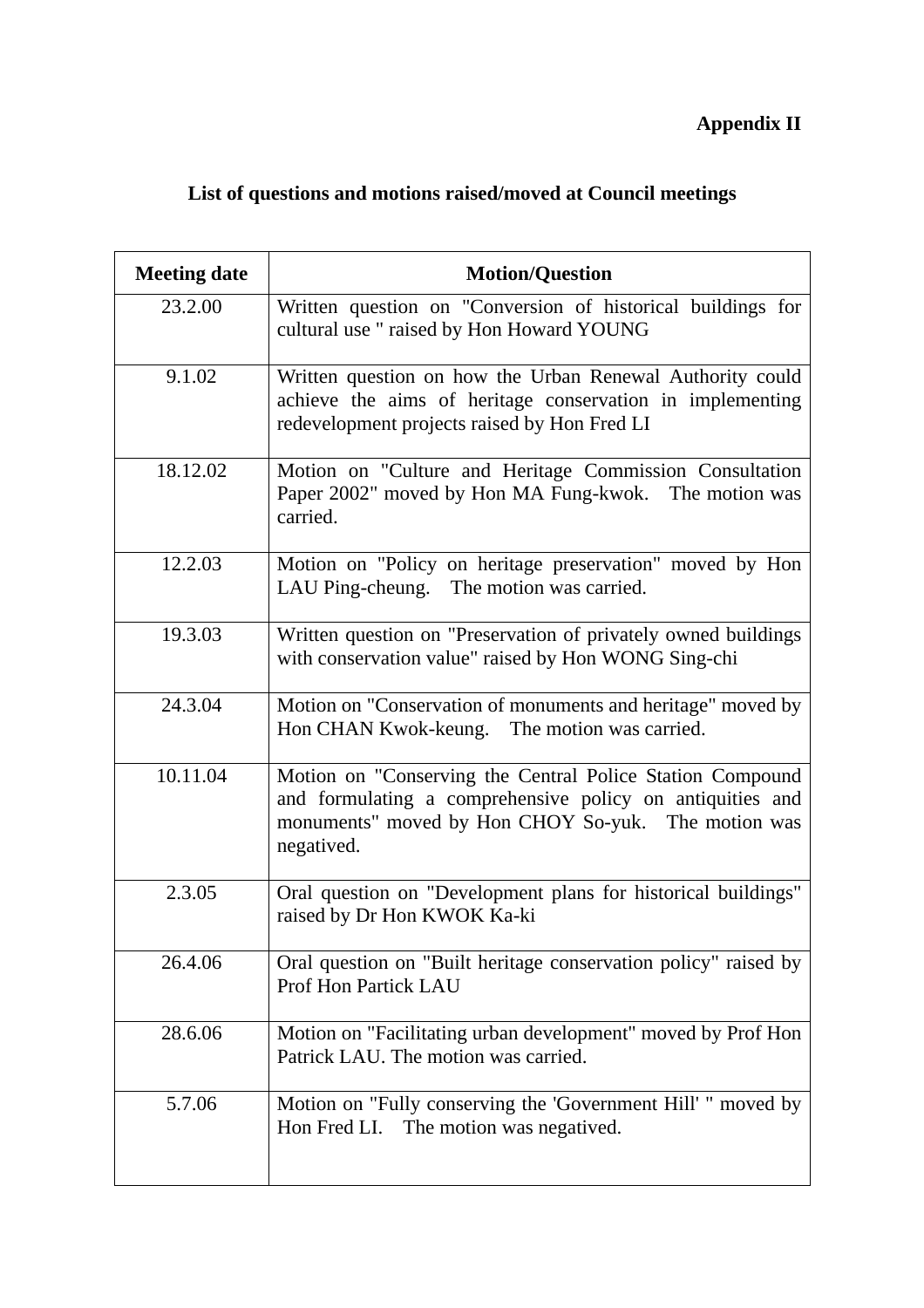| <b>Meeting date</b> | <b>Motion/Question</b>                                                                                                                                            |
|---------------------|-------------------------------------------------------------------------------------------------------------------------------------------------------------------|
| 15.11.06            | Written question on "Striving for valuable cultural or natural<br>heritage in Hong Kong to be inscribed on the World Heritage<br>List" raised by Hon LAU Kong-wah |
| 6.12.06             | Written question on "Management of monuments and historical<br>buildings" raised by Hon Albert HO                                                                 |
|                     | Written question on "Classifying historical buildings" raised by<br>Hon CHOY So-yuk                                                                               |

Council Business Division 2 Legislative Council Secretariat 7 March 2007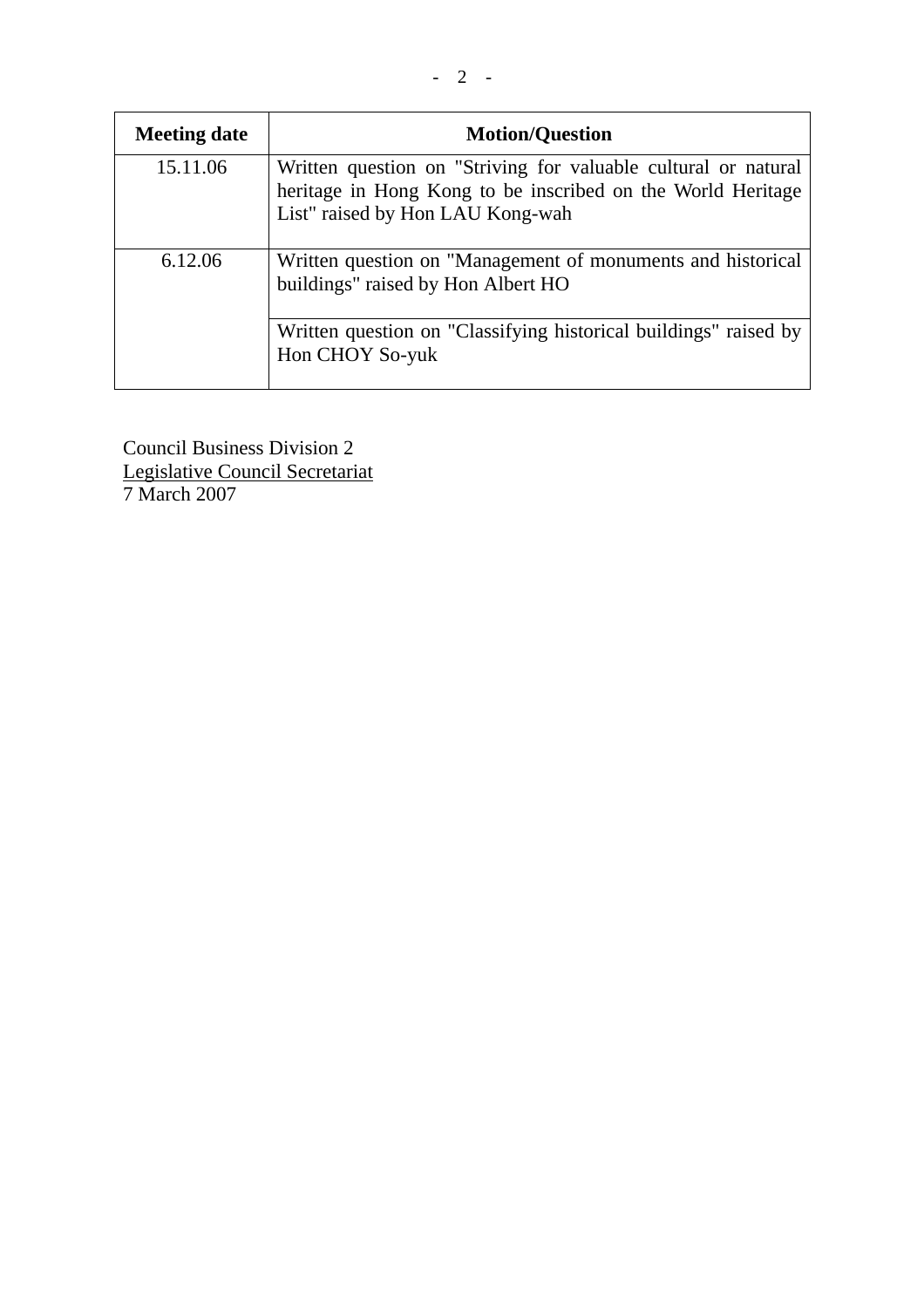| Date of<br>meeting | <b>Meeting</b>                      | <b>Minutes/Paper</b>                                                                                                                                          | LC Paper No.                                                                                                                  |
|--------------------|-------------------------------------|---------------------------------------------------------------------------------------------------------------------------------------------------------------|-------------------------------------------------------------------------------------------------------------------------------|
| 22.3.04            | Panel on Home Affairs<br>(HA Panel) | Administration's<br>paper<br>"Review of<br><b>Built</b><br>on<br>Conservation<br>Heritage<br>Policy"                                                          | $CB(2)1734/03-04(03)$<br>http://www.legco.gov.hk/y<br>$r03-04/english/panels/ha/p$<br>apers/ha0322cb2-1734-3e.<br>pdf         |
|                    |                                     | Consultation<br>document<br>"Review<br><sub>of</sub><br><b>Built</b><br>on<br>Conservation<br>Heritage<br>Policy" issued by the<br><b>Home Affairs Bureau</b> | http://www.legco.gov.hk/y<br>r03-04/chinese/panels/ha/p<br>apers/hacb2-rbhcp-ce.pdf                                           |
|                    |                                     | Minutes of meeting                                                                                                                                            | CB(2)2000/03-04<br>http://www.legco.gov.hk/y<br>$r03-04/english/panels/ha/$<br>minutes/ha040322.pdf                           |
| 9.11.04            | <b>HA</b> Panel                     | Administration's<br>paper<br>"Review of<br><b>Built</b><br>on<br>Heritage<br>Conservation<br>Policy"                                                          | $CB(2)155/04-05(02)$<br>http://www.legco.gov.hk/y<br>r04-05/english/panels/ha/p<br>apers/ha1109cb2-155-2e.p<br>df             |
|                    |                                     | Submission from Hong<br>Institute<br>Kong<br>of<br>Archaeology                                                                                                | http://www.legco.gov.hk/y<br>r04-05/chinese/panels/ha/p<br>apers/ha1109cb2-155-4c.p<br>$\frac{df}{dt}$ (Chinese version only) |
|                    |                                     | <b>Submission from Central</b><br>Police Station Heritage<br><b>Task Force</b>                                                                                | http://www.legco.gov.hk/y<br>$r04-05/english/panels/ha/p$<br>apers/ha1109cb2-155-5e.p<br>df                                   |
|                    |                                     | Submission<br>from<br><b>Conservancy Association</b>                                                                                                          | http://www.legco.gov.hk/y<br>r04-05/english/panels/ha/p<br>apers/ha1109cb2-180-1e.p<br>df                                     |

# **Relevant papers and minutes of meetings on built heritage conservation policy**